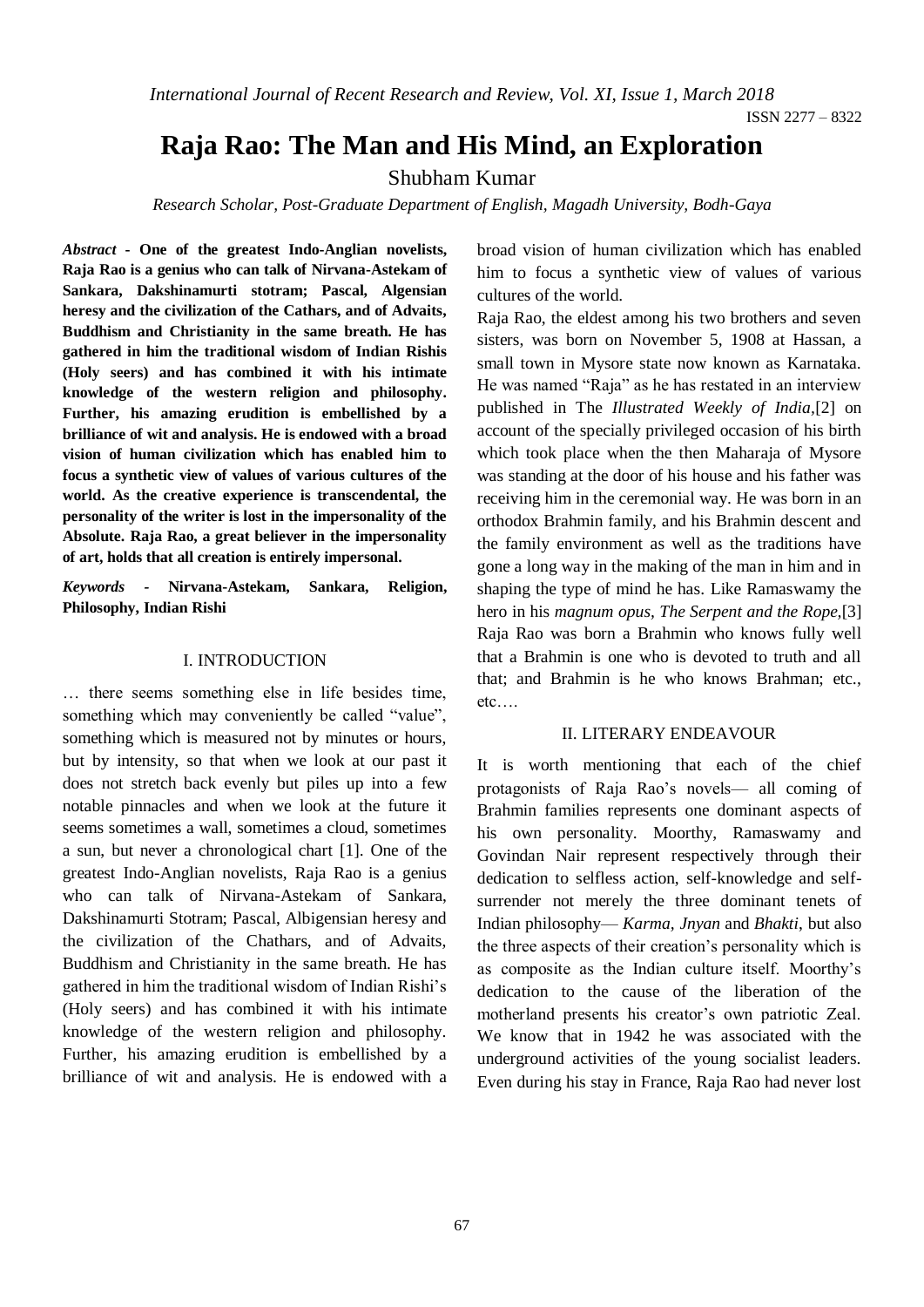contact with events in India, and as M.K. Naik puts it, he "appears to have 'discovered' India only after going abroad"[4]. One might rather say that his nationalist sentiments got a spur only after he found himself physically away from the mother-land. In 1943-44 he worked as a co-editor of journal called *Tomorrow* and later in 1946 he joined *Chetna*, a cultural organization. He also started another organization called *Sri Vidya Samiti* under the patronage of a South Indian prince for the promotion of ancient Indian culture, through this society could survive only for a short time.

In *Comrade Kirillov,* Raja Rao has employed a unique artistic technique, developed ofcourse within the limited range of a short novel, of presenting a single personality split into two– Kirillov and 'R' (Raja Rao himself) and of an 'inverted' one in Kirillov. Obviously, Kirillov may be the project in of a suppressed element existing in Raja Rao's own mental make – up which had inspired him during his stay in France to be closely associated with the socialist movement in Paris, particularly with French trade union leaders and Trotskyites. Yet, Raja Rao never became a Marxist like Kirillov. Their logic belongs to different dimensions but their sentiments converge on the point of identity. Besides his innate love of Sanskrit and India, Kirillov also visited the ashram of Sri Raman Maharishi as did Raja Rao. Kirillov's personality is a strange mixture of contradictory elements whereas Raja Rao ('R'), a cousin to Kirillov as described in *Comrade Kirillov* is a staunch Brahmin, upholding the unmixed value and ideals of an orthodox traditionalist— the Cathar of a Brahmin and yet combining his orthodoxy with the liberation of a progressive Indian who has seen much of the Western world. In Rao's personality the saintly metaphysician and the progressive liberal do not quarrel in continuous equation as they do in that of Kirillov. Raja Rao is endowed with a perfectly balanced attitude of a highly enlightened intellectual who can arrange the things of his mind in their right places even as he visualizes them in their right perspective, and above all he can link them with some metaphysical truths. Quoting her husband, Irene, the Czeek wife of Kirillov, writes about 'R' in her diary. His stronghold is metaphysics. He floats in metaphysics as I float in figures. He is straight and simple as a child and like most Indians magniloquent.

Yet, the predominance of metaphysical ideas in *The Serpent and the Rope* and its undercurrent in other novels of Raja Rao are not due to a mere ideological interest in philosophy. It has been an expression of an inner discovery— a prolonged quest of his inner being as well as the higher truths that have shaped the traditional values of Indian society. The knowledge of philosophical systems alone cannot bring about the kind of spiritual enlightenment that Raja Rao has ever been in search of and which has been the highest goal of the yoga is and seers in India in all ages. On his first return to India from abroad, he went to Banaras where, as P.P. Mehta writes: "he shut himself in a room for a number of days, trying to decide whether he should become a *Sanyasi*"[5]*.* He visited the *Ashrams* of all the great living saints of the country including Sevagram of Mahatma Gandhi where he stayed for sometime in 1941-42 and translated into English some of his stories now collected in *The Cow of the Barricades.* He went to Sri Aurobindo Ashram in 1939 at Pondicherry and the impact of Sri Aurobindo's writings has gone a long way in shaping his own views on literature and aesthetics. Raja Rao met Sri Raman Maharishi at his Ashram at Trivannamalai during 1939-40 and visited Narayan Maharaj at Kedgaon in Maharashtra in 1940- 41. Raja Rao influenced also by the Kannada sait-poets of the twelfth century known as Vachankaras who were the followers of the *Lingayat* faith as well as by the writing of Kanakdasa and Purandaradas— the followers of the Vaishnava devotional cult of Dasas. These influences account for the underlying strain of devotional fervor that co-exists with the intellectual exposition of philosophical ideas in his novels. Raja Rao's spiritual quest came to an end in 1943 when at Trivandrum he met Sri Atmananda Guru who became his spiritual teacher— his Guru in the traditional sense of the term and who solved all his doubts and questionings and showed him the path to final wisdom. It was Sri Atmananda Guru himself who asked him to continue his writing profession instead of becoming a *Sanyasi*. It shows that Raja Rao has, besides being an erudite philosopher, always lived the life of a spiritual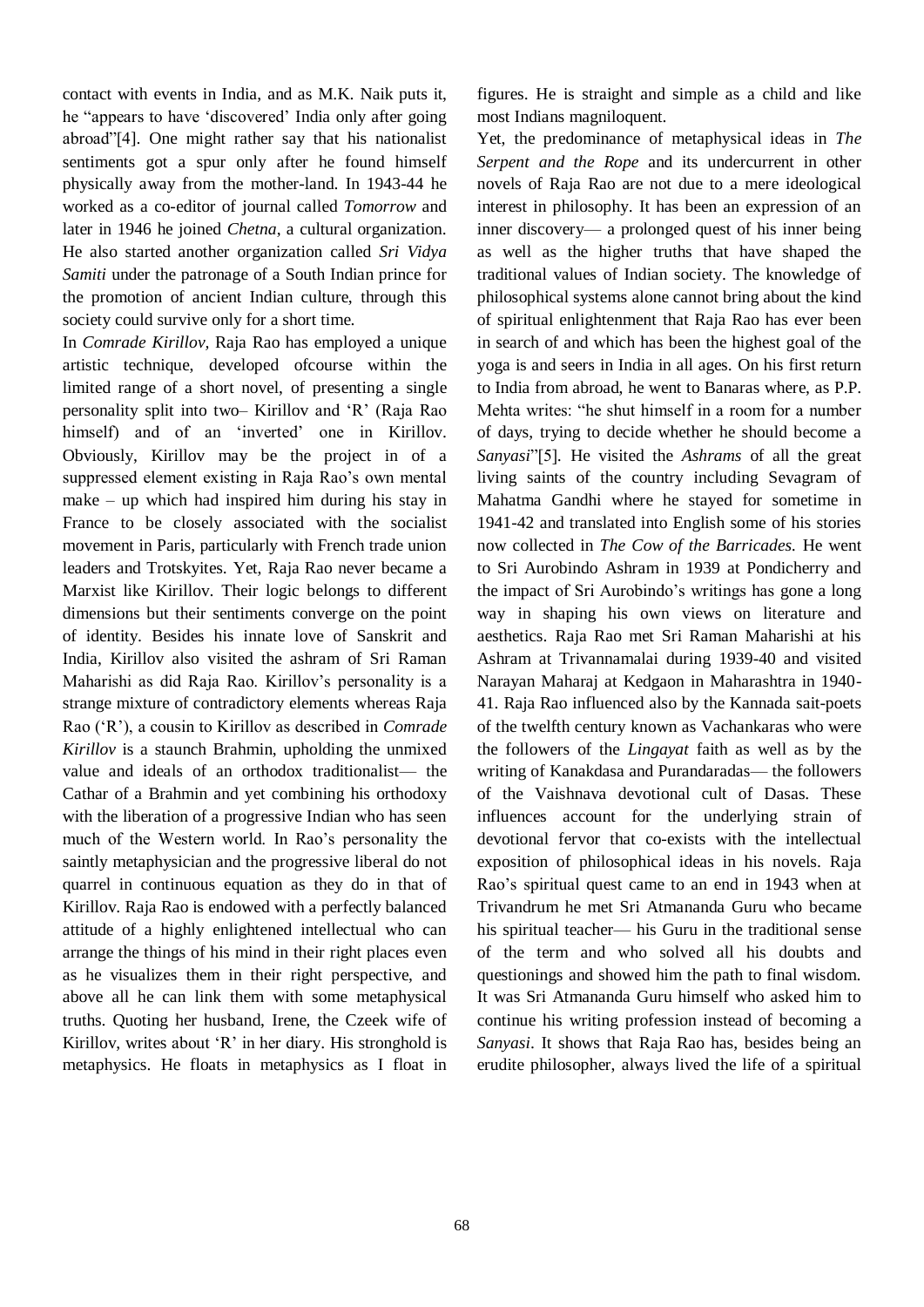aspirant, eating vegetation food, abstaining from drinks even during his stay abroad and practicing his *dhyana* (meditation) regularly, enlightenment theoretical knowledge of truth has always to be combined with yoga-the practical exercise of self-realization— for a wholesome development of man's personality as well as the liberation of his self. Having imbibed this truth, Raja Rao has ever been inspired by a spiritual purpose in the real sense of the term. His meetings with the great saints have instilled in his being a practical sense of the spiritual life as also the realization of the traditional Hindu world-view. From the early years of his youth he had cherished an earning to become a *Sanyasi.* Romain Rolland, when Raja Rao visited on 8<sup>th</sup> July, 1930, records in his diary that Raja Rao offered himself to go to North Africa for propagating the message of Sri Ramakrishna [6]. Though he could never became a *Sanyasi*, stung as he was by the snake of love and marriage, he remained "engrossed in metaphysics" [7] for almost a decade after the publication of *Kanthapura.* Raja Rao told E.M. Forster: "I had not written a book for ten years because of my study of metaphysics"[8]. We notice that a metaphysical approach to the problems of life, political, moral or spiritual, is the Keynote of his novels, and it is this special approach that enables him to view things in their temporal and eternal frame of reference simultaneously. As a result, his views on art and literature are also coloured by a transcendental aesthetics.

### III. INFLUENCES OF EPICS AND SCRIPTURE

Obviously, Raja Rao believes, quite like Sri Aurobindo, that the creative writer has to be a poet-seer and the reader or the critic has also to rise to a supra-mental level of communion with the Absolute for receiving the full impact of the word as mantra. A Mantra, according to Sri Aurobindo, is the "highest in tensest revealing form of poetic thought and expression"[9] and as the Vedic poets meant by *mantra,* it was "an inspired and revealed seeing and versioned thinking…"[10] although "poetry is the mantra only when it is the voice of the inmost truth and is couched in the highest power of the very rhythm and speech of that truth"[11]. How much Raja Rao's views on the creation of word as mantra owe to similar views of Sri Aurobindo is quite evident. But more important than the formative influence of the personality of this saintly genius is the impression of his ideas about art and aesthetics on Raja Rao's own view on literature. According to Taranath art is "whole and wholesome in origin and effect, rising from and appealing to the whole *Chitta*" which "Not caitiffs but only kings of the spirit can produce or appreciate…" and which "can surely be recognized as the stepping stone to spirituality"[12]. Further he asserts that "only he whose expression is the perfume of the heart in blossom is an artist"[13] These ideas of Pandit Taranath about the spiritual genesis and function of art are clearly echoed in Raja Rao's own ideas on aesthetics noted earlier.

Besides these influences of Saints, mystics and aestheticians, Raja Rao has been profoundly influenced also by certain important works of the great authors, both Indian and European [14]. The combined impact of the *Ramayana* the *Mahabharata* and the *Brihatstotra Ratnakar* compiled by Vasudevashastri Panshikkar has ever enlivened his mystic cast of mind as much as his philosophical quest of reality within the scope of his artistic medium. About the Ramayana he writes:

"What could be more glorious, more sacred, more fantastic, a books— showing every beauty and treachery of this our tragic-comic existence, absurd, inhuman, gentle, develop, noble, cruel, yet not altogether felt as of this world, described for our terror and our joy and final wisdom-than the Ramayana"[15].

#### IV. CONCLUSION

Obviously, these philosophical and literary influences which Raja Rao has assimilated, have lent to him a quality of mind that distinguishes him from the other great writers of Indo-Anglian fiction such as Mulk Raj Anand and R.K. Narayan, and have also given to his style a typical trait born of the combined forces of simple narrative and profound thinking. Equipped with the mental endowments of a philosopher and a realist, Raja Rao has been able to apply his metaphysical erudition and mystical insights to the interpretations of the reality of life in his art. The blend of metaphysical